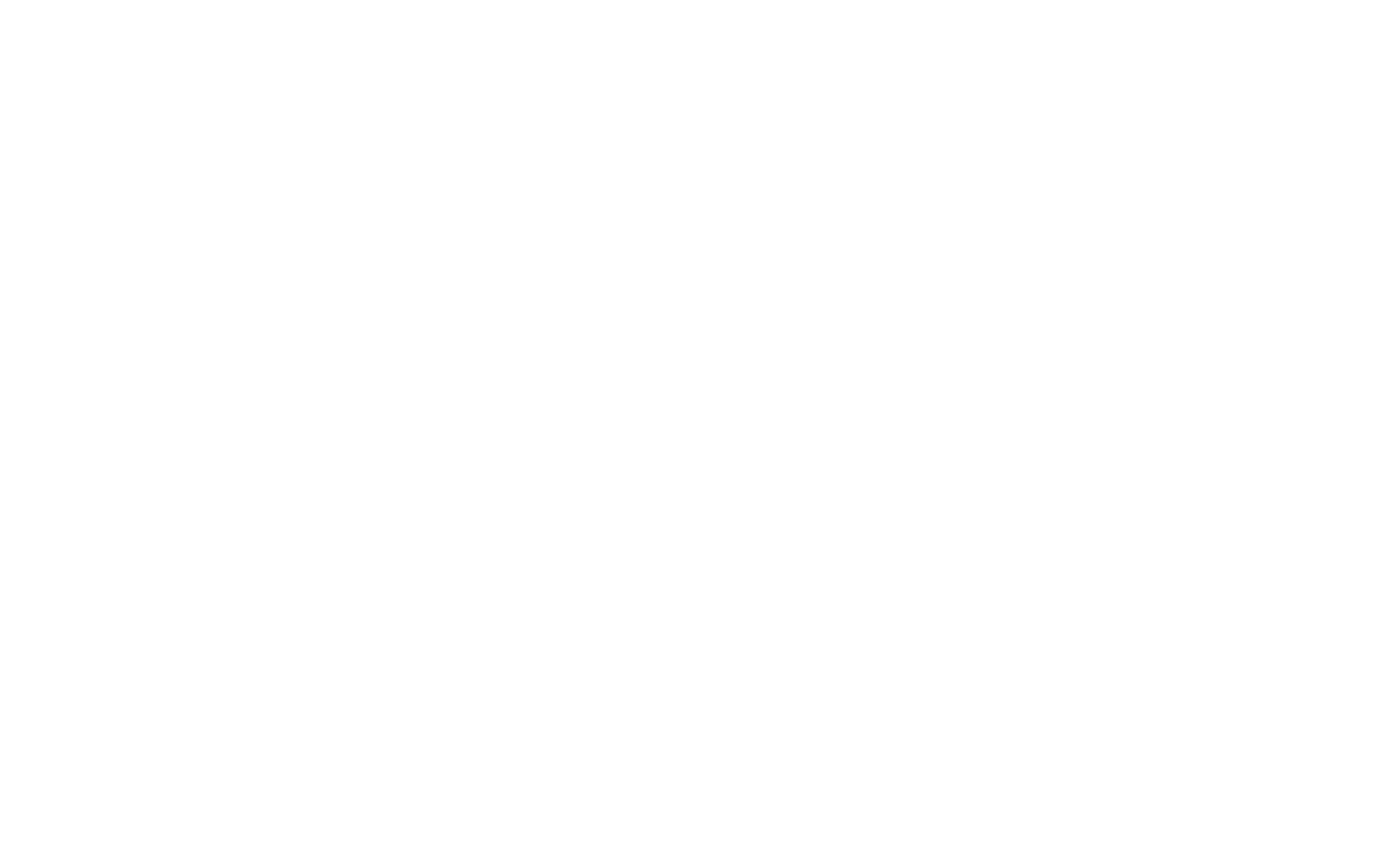### **Department Summary**  *TAX ASSESSOR - SUMMARY*

*Department: Town Assessor*

**Budget Year:** 2022 **Division:** Town Assessor **Tax District:** Full Town

**Cost Center #:** 1355 **Manager:** Lisa Goree

#### **Departmental Mission & Responsibilities:**

The Assessor's Office is charged with producing an annual fair and equitable assessment roll, whereby each and every taxable parcel of property is accurately valued. The Office also determines the partial and wholly exempt status of persons and parcels, wherever necessary. Maintains continuous checks on assessment records through physical inventory inspections and up to date ownership records of all properties in the Town. Provides information regarding assessment status and exemption programs to taxpayers.

#### **Workload:**

The Assessor's Office must review annual sales of property, review of building permit data, determine exempt status, handle numerous inquiries and conduct various physical inspections in a town containing over 52,000 parcels of land. We provide assessment information to 7 villages, 13 school districts and many local agencies.

The Assessor's Office continues to meet the Office of Real Property Tax Services assessment standards by attaining 100% market value. Southampton and Shelter Island are the only two municipalities on Long Island to achieve 100% market value. It is predicated on meeting the stringent requirements set by the state in order to maintain assessment equity. In 2021 we entered the second year of the Town-wide "reassessment freeze" which was adopted by the Town Board in 2019. In addition to the freeze in assessments, the Board appointed a committee to review the impact of 100% full valuation and market trend analysis on properties and make recommendations on policies that could address concerns raised by the rapid acceleration of real property values within the Town. The Committee has recommended that legislation be drafted in an effort to offset the impact of increasing assessments. In June 2021 we began analyzing over 2,900 sales over the 3 year period as well as the inventory for sale and non sale properties in preparation of the 2022 reassessment using computer assisted mass appraisal.

The Assessor's Office continues its use of Pictometry aerial imagery in order to provide accurate assessments through the use oblique aerial photos that illustrate property inventory, condition, quality and other measurable and qualitative factors that allow access to inventory at the convenience of the desktop thereby eliminating the need for onsite inspections. The most recent aeial imagery is dated April 2020. Pictometry has been approved by NYS and the International Association of Assessing Officers (IAAO) as valid inspection method. The Assessor's Office has been featured in the Bloomberg Magazine and the International Association of Assessing Officers (IAAO) for its use of Pictometry. In 2020 we began using Near Map aerial imagery in addition to Pictometry. This imagery is provided multiple times during the year so it is useful in determining the phases of new construction as well as the status of land use for agricultural and other property types.

Geographic Information Systems (GIS) is also an instrumental tool in the annual assessment review process. The Assessor's Office is able to review property inventory, sales, neighbor influence factors as well as other features necessary to provide accurate assessments.

The Assessor's Office also administers and maintains over 1,200 Senior Citizen, 10,000 STAR, and many other various partial exemptions.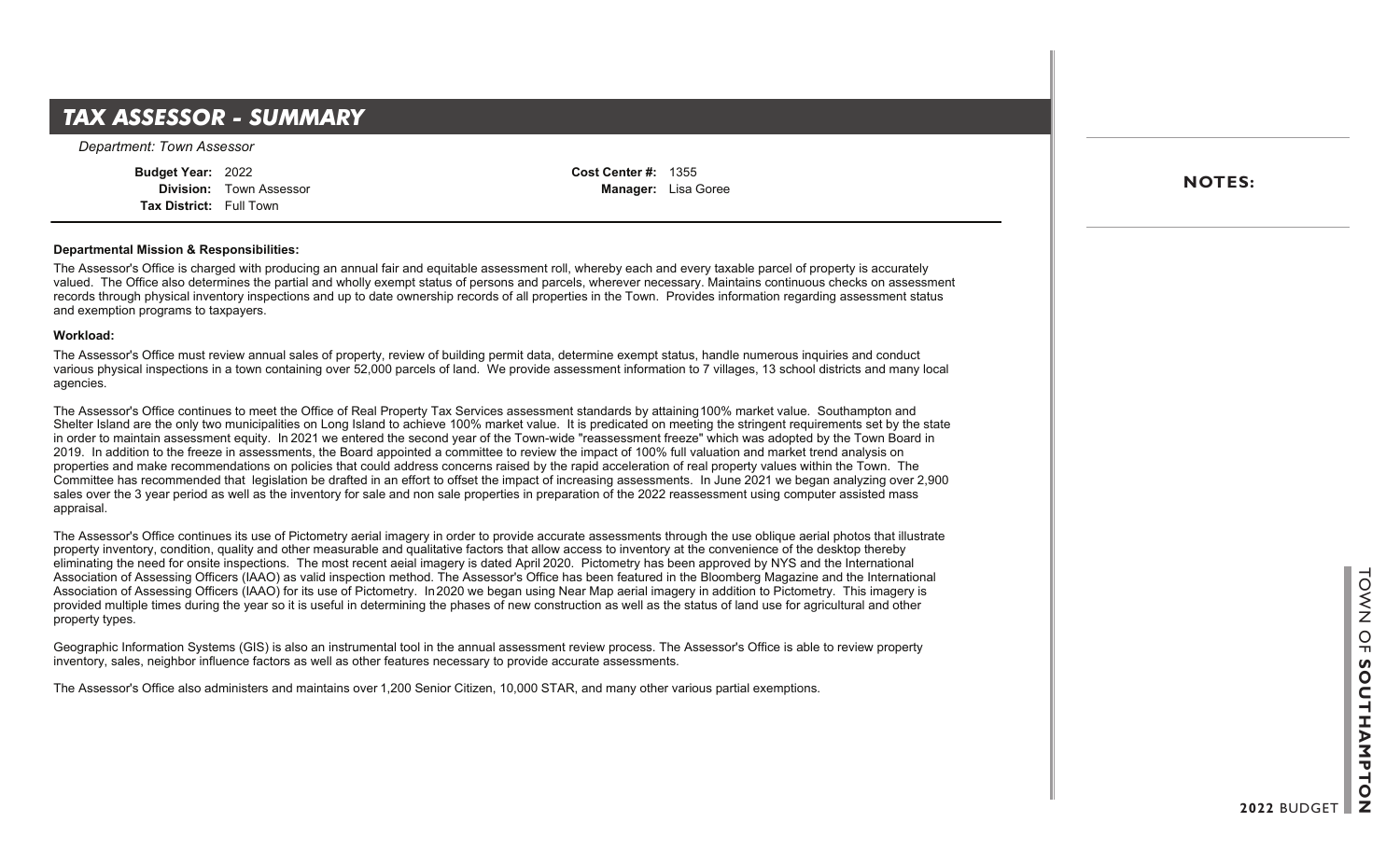### **Department Summary**

*Department: Town Assessor*

**Budget Year:** 2022

**Division:** Town Assessor **Tax District:** Full Town

**Cost Center #:** 1355 **Manager:** Lisa Goree

#### **Goals & Objectives:**

Provide accurate assessments for the 60 plus taxing jurisdictions within the Township with the assistance of information technology and GIS in order to provide greater data integrity, validity, accuracy and most importantly, annual fair and equitable assessment rolls. The Assessor's Office also strives to maintain professional and courteous public relations and an open door policy for all Town constituents.

March 1st - Taxable Status Date: Condition of all property and structures. Exemption application deadline. May 1st - Tentative Roll is available. Grievance period begins. Third Tuesday in May - Grievance Day. July 1st - Certification of Final Roll.

#### **Legal Authority:**

The legal authority for the department rests within the New York State Real Property Tax Law.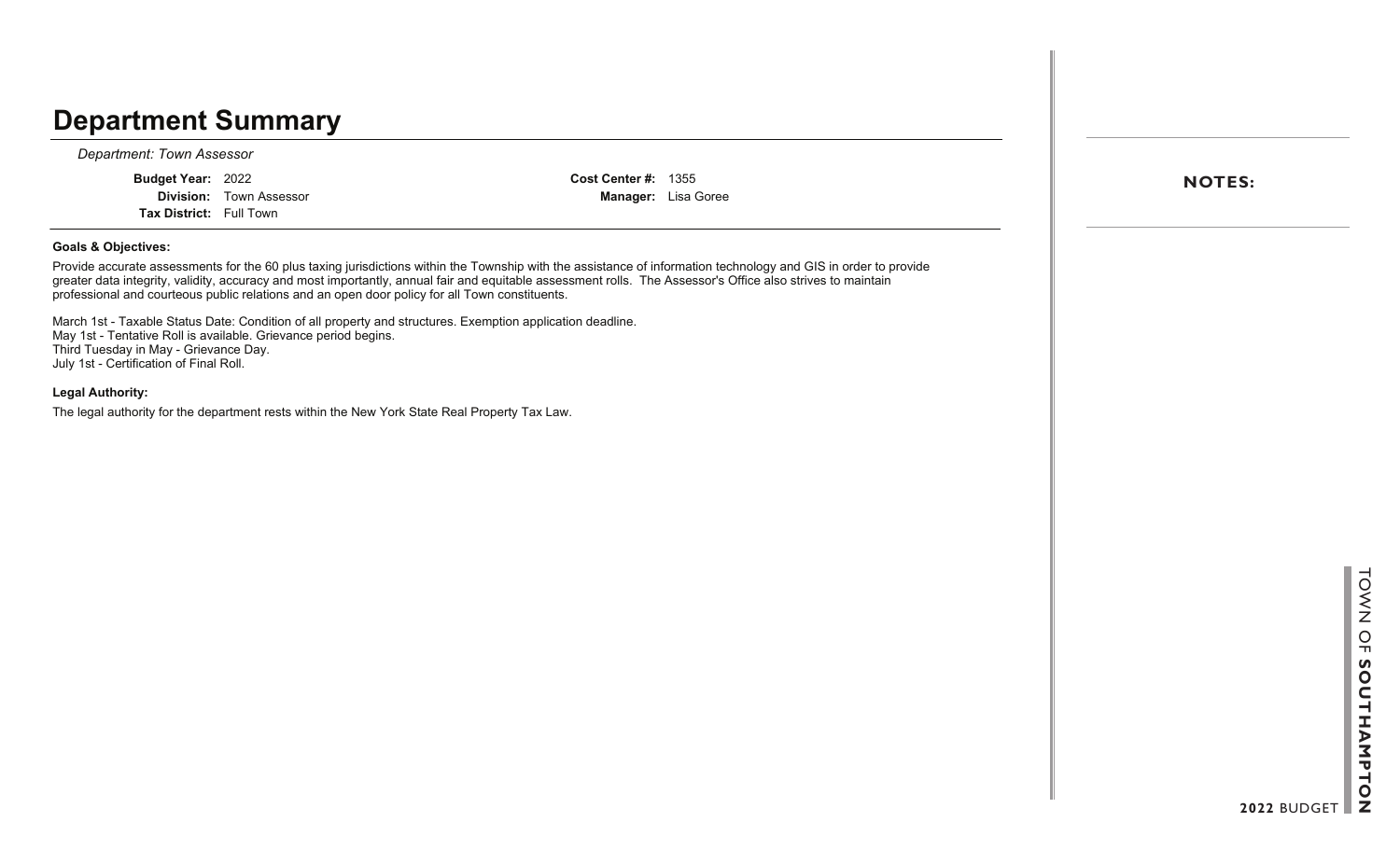### **Employee Compensation & Benefits Schedule**

| <b>Position</b>                    | <b>Class/Grade/Step</b>                                          | <b>Base</b> | Salary Longevity | Other<br>Comp | <b>Total</b><br>Comp | Medical<br><b>Benefits</b> | Employer | <b>FICA Retirement</b> | Other<br><b>Benefits</b> | Total<br><b>Benefits</b> | <b>Total</b><br>Comp. &<br><b>Benefits</b> | Yrs<br>1/1/22 | Srv Alloc.<br>% |  |
|------------------------------------|------------------------------------------------------------------|-------------|------------------|---------------|----------------------|----------------------------|----------|------------------------|--------------------------|--------------------------|--------------------------------------------|---------------|-----------------|--|
| <b>Town Assessor</b>               |                                                                  |             |                  |               |                      |                            |          |                        |                          |                          |                                            |               |                 |  |
| <b>Town Assessor</b>               |                                                                  |             |                  |               |                      |                            |          |                        |                          |                          |                                            |               |                 |  |
| Town Assessor - 1355               |                                                                  |             |                  |               |                      |                            |          |                        |                          |                          |                                            |               |                 |  |
| Assessor                           | <b>ADMINISTRATIVE</b>                                            | 135,000     | 6.750            | $\mathbf{0}$  | 141,750              | 29.724                     | 8,685    | 18,286                 | 1,055                    | 57.750                   | 199.500                                    |               | 21.2 100.0      |  |
| <b>Deputy Town Assessor</b>        | ADMINSUPPORT                                                     | 100,000     | 4.000            | $\Omega$      | 104,000              | 29.724                     | 7.987    | 13,417                 | 783                      | 51.911                   | 155,911                                    |               | 16.3 100.0      |  |
| Board of Assessment Review         | <b>APPOINTBOARD</b>                                              | 4.500       | $\mathbf 0$      | $\Omega$      | 4.500                | $\mathbf 0$                | 346      | 581                    | 51                       | 978                      | 5,478                                      |               | 100.0           |  |
| Board of Assessment Review         | <b>APPOINTBOARD</b>                                              | 7.000       | $\mathbf 0$      | 0             | 7,000                | 0                          | 538      | 903                    | 70                       | 1,511                    | 8,511                                      | 13.9          | 100.0           |  |
| Board of Assessment Review         | <b>APPOINTBOARD</b>                                              | 4.500       | $\mathbf 0$      | $\Omega$      | 4.500                | $\mathbf{0}$               | 346      | 581                    | 51                       | 978                      | 5.478                                      |               | 100.0           |  |
| Board of Assessment Review         | <b>APPOINTBOARD</b>                                              | 4.500       | $\mathbf 0$      | $\Omega$      | 4.500                | $\Omega$                   | 346      | 581                    | 51                       | 978                      | 5,478                                      |               | 100.0           |  |
| Board of Assessment Review         | <b>APPOINTBOARD</b>                                              | 4.500       | $\Omega$         | $\Omega$      | 4,500                | $\Omega$                   | 346      | 581                    | 51                       | 978                      | 5,478                                      |               | 3.0 100.0       |  |
| <b>Assessment Assistant</b>        | CSEA40HOUR-NEW /<br>CSEA40HOUR - 7-1-2010 - D /<br>Step 4        | 54,048      | $\mathbf 0$      | $\Omega$      | 54,048               | 28,860                     | 4,152    | 6,974                  | 424                      | 40,409                   | 94,457                                     |               | 3.2 100.0       |  |
| <b>Office Assistant</b>            | CSEA40HOUR - 7-1-2010 /<br>CSEA40HOUR - 7-1-2010 - B /<br>Step 4 | 46,166      | $\mathbf 0$      | $\Omega$      | 46,166               | 28,860                     | 3,546    | 5,957                  | 365                      | 38,727                   | 84,893                                     |               | 2.8 100.0       |  |
| <b>Assessment Aide</b>             | CSEA40HOUR-NEW /<br>CSEA40HOUR-NEW - B / Step<br>6               | 48,483      | 3,879            | $\mathbf 0$   | 52,362               | 14,868                     | 4,021    | 6,754                  | 395                      | 26,038                   | 78,400                                     |               | 17.5 100.0      |  |
| Geographic Info Sys Tech III       | CSEA40HOUR-NEW /<br>CSEA40HOUR-NEW - I / Step<br>6               | 77,298      | 6,184            | $\Omega$      | 83,482               | 28,860                     | 6,411    | 10,768                 | 619                      | 46,658                   | 130,140                                    |               | 19.4 100.0      |  |
| <b>Principal Account Clerk</b>     | CSEA40HOUR-NEW /<br>CSEA40HOUR-NEW - G / Step<br>5               | 68,392      | 5,471            | $\mathbf 0$   | 73,864               | 28,860                     | 5,672    | 9,528                  | 550                      | 44,610                   | 118,474                                    |               | 14.9 100.0      |  |
| <b>Senior Assessment Assistant</b> | CSEA40HOUR-NEW /<br>CSEA40HOUR-NEW - F / Step<br>6               | 64,916      | 3,895            | $\mathbf{0}$  | 68,811               | 14,868                     | 5,284    | 8,876                  | 519                      | 29,547                   | 98,358                                     |               | 14.3 100.0      |  |
| Senior Clerk                       | CSEA40HOUR-NEW /<br>CSEA40HOUR-NEW - D / Step<br>6               | 56,689      | 4,535            | $\Omega$      | 61,224               | 28,860                     | 4,684    | 7,867                  | 226                      | 41,637                   | 102,861                                    |               | 16.5 100.0      |  |
| Senior Assessment Clerk            | PART-TIME                                                        | 2,706       | $\Omega$         | $\Omega$      | 2,706                | $\Omega$                   | 208      | $\Omega$               | 38                       | 246                      | 2,952                                      |               | 35.8 100.0      |  |
| <b>Total Town Assessor - 1355</b>  |                                                                  | 678,698     | 34,714           | $\mathbf{0}$  | 713,412              | 233,484                    | 52,570   | 91.652                 | 5.249                    | 382,955                  | 1,096,367                                  |               |                 |  |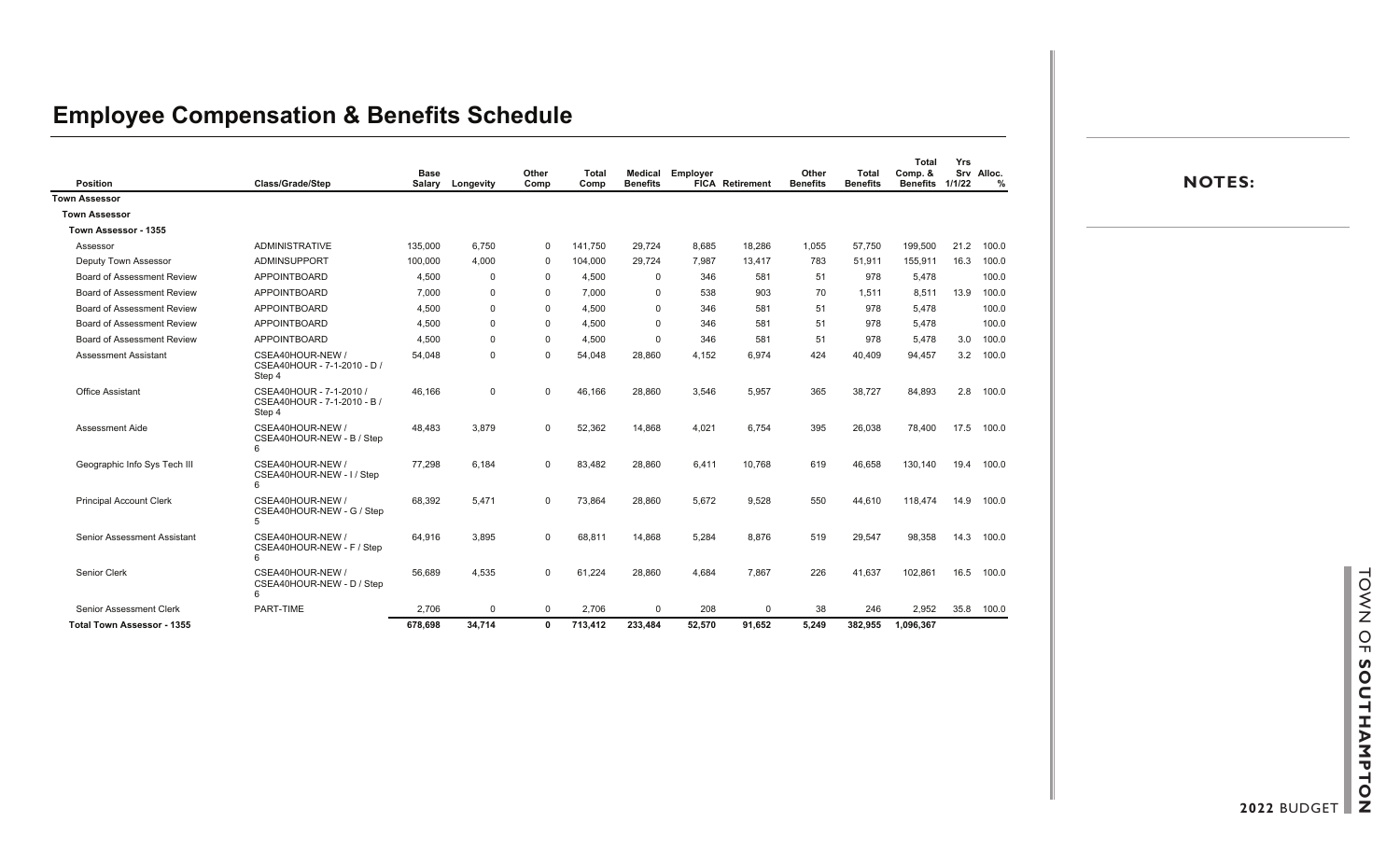# Town of Southampton

2022 Adopted Budget

Town Assessor - 1355

| Account<br>Code | <b>Description</b>                                       | 2020<br><b>Adopted</b><br><b>Budget</b> | 2020<br>Actual    | 2021<br>Adopted<br><b>Budget</b> | 2021<br>Amended<br><b>Budget</b> | 2021<br>Dec YTD<br>Actual | 2022<br>Requested<br><b>Budget</b> | 2022<br>Tentative<br><b>Budget</b> | 2022<br>Preliminary<br><b>Budget</b> | 2022<br>Adopted<br><b>Budget</b> | 2022<br>Adopted<br>12021<br>Amended<br>Difference % of Change | 2022<br>Adopted<br>12021<br>Amended | 2023<br>Requested<br><b>Budget</b> | 2023<br><b>Tentative</b><br><b>Budget</b> | 2023<br>Preliminary<br><b>Budget</b> | 2023<br>Adopted<br><b>Budget</b> |
|-----------------|----------------------------------------------------------|-----------------------------------------|-------------------|----------------------------------|----------------------------------|---------------------------|------------------------------------|------------------------------------|--------------------------------------|----------------------------------|---------------------------------------------------------------|-------------------------------------|------------------------------------|-------------------------------------------|--------------------------------------|----------------------------------|
|                 | <b>Real Property Taxes:</b>                              |                                         |                   |                                  |                                  |                           |                                    |                                    |                                      |                                  |                                                               |                                     |                                    |                                           |                                      |                                  |
| 1001            | <b>Property Taxes</b>                                    | 1,116,939                               | 1,116,939         | 1,341,936                        | 1,341,936                        | 1,341,936                 | 1,303,466                          | 1,303,466                          | 1,294,175                            | 1,294,175                        | (47, 761)                                                     | (3.56%)                             | 1,244,742                          | 1,244,742                                 | 1,244,742                            | 1,244,742                        |
|                 | <b>Total Real Property Taxes</b>                         | 1,116,939                               | 1,116,939         | 1,341,936                        | 1,341,936                        | 1,341,936                 | 1,303,466                          | 1,303,466                          | 1,294,175                            | 1,294,175                        | (47, 761)                                                     | (3.56%)                             | 1,244,742                          | 1,244,742                                 | 1,244,742                            | 1,244,742                        |
|                 | <b>Other Revenue:</b>                                    |                                         |                   |                                  |                                  |                           |                                    |                                    |                                      |                                  |                                                               |                                     |                                    |                                           |                                      |                                  |
| 2228            | Revenue from Other Governments                           | 50,000                                  | 50,000            | 50,000                           | 50,000                           | 50,000                    | 50,000                             | 50,000                             | 50,000                               | 50,000                           | $\Omega$                                                      | 0.00%                               | 50,000                             | 50,000                                    | 50,000                               | 50,000                           |
| 2770            | Miscellaneous                                            | 250                                     | 382               | 250                              | 250                              | $\Omega$                  | 250                                | 250                                | 250                                  | 250                              | $\Omega$                                                      | 0.00%                               | $\overline{0}$                     | $\mathbf 0$                               | $\mathbf 0$                          | $\Omega$                         |
| 3006            | State Aid - Real Property Tax Adminis                    | 150,000                                 | 136,663           | $\Omega$                         | $\mathbf 0$                      | 34,166                    | $\Omega$                           | $\Omega$                           | $\Omega$                             | $\Omega$                         | $\Omega$                                                      | 0.00%                               | $\Omega$                           | $\Omega$                                  | $\Omega$                             |                                  |
|                 | <b>Total Other Revenue</b>                               | 200,250                                 | 187,045           | 50,250                           | 50,250                           | 84,166                    | 50,250                             | 50,250                             | 50,250                               | 50,250                           | $\overline{0}$                                                | 0.00%                               | 50,000                             | 50,000                                    | 50,000                               | 50,000                           |
|                 | <b>Total Revenue</b>                                     | 1,317,189                               | 1,303,984         | 1,392,186                        | 1,392,186                        | 1,426,102                 | 1,353,716                          | 1,353,716                          | 1,344,425                            | 1,344,425                        | (47, 761)                                                     | (3.43%)                             | 1,294,742                          | 1,294,742                                 | 1,294,742                            | 1,294,742                        |
|                 | Salaries:                                                |                                         |                   |                                  |                                  |                           |                                    |                                    |                                      |                                  |                                                               |                                     |                                    |                                           |                                      |                                  |
| 6100            | <b>Salaries</b>                                          | 673,768                                 | 660,738           | 688,347                          | 688,347                          | 538,288                   | 675,992                            | 675,992                            | 675,992                              | 675,992                          | 12,355                                                        | 1.79%                               | 691,164                            | 691,164                                   | 691,164                              | 691,164                          |
| 6105            | <b>Part Time Salaries</b>                                | 2,601                                   | $\Omega$          | 2,653                            | 2,653                            | 1,772                     | 2,706                              | 2,706                              | 2,706                                | 2,706                            | (53)                                                          | $(2.00\%)$                          | 2,760                              | 2,760                                     | 2,760                                | 2,760                            |
| 6110            | Longevity                                                | 29,582                                  | 29,266            | 30,341                           | 30,341                           | $\overline{0}$            | 34,714                             | 34,714                             | 34,714                               | 34,714                           | (4, 373)                                                      | $(14.41\%)$                         | 35,249                             | 35,249                                    | 35,249                               | 35,249                           |
|                 | <b>Total Salaries</b>                                    | 705,951                                 | 690,004           | 721,341                          | 721,341                          | 540,059                   | 713,412                            | 713,412                            | 713,412                              | 713,412                          | 7,929                                                         | 1.10%                               | 729,172                            | 729,172                                   | 729,172                              | 729,172                          |
|                 | Employee Benefits - Current:                             |                                         |                   |                                  |                                  |                           |                                    |                                    |                                      |                                  |                                                               |                                     |                                    |                                           |                                      |                                  |
| 6810            | <b>Employee Retirement - Active</b>                      | 89,496                                  | 89.315            | 101.096                          | 101.096                          | 81,470                    | 91,652                             | 91.652                             | 82,361                               | 82,361                           | 18,735                                                        | 18.53%                              | 93.678                             | 93.678                                    | 93.678                               | 93,678                           |
| 6830            | FICA Tax Expenditure                                     | 53,059                                  | 51,258            | 53,551                           | 53,551                           | 40,070                    | 52,570                             | 52,570                             | 52,570                               | 52,570                           | 981                                                           | 1.83%                               | 53,612                             | 53,612                                    | 53,612                               | 53,612                           |
| 6835            | MTA Tax                                                  | 2,437                                   | 2,278             | 2,463                            | 2.463                            | 1,694                     | 2,434                              | 2.434                              | 2,434                                | 2,434                            | 28                                                            | 1.15%                               | 2,488                              | 2,488                                     | 2.488                                | 2,488                            |
| 6840            | <b>Worker's Compensation</b>                             | 10,951                                  | 8,438             | 2,923                            | 2,923                            | 2,278                     | 2,550                              | 2,550                              | 2,550<br>219,336                     | 2,550                            | 373<br>11,718                                                 | 12.75%<br>5.07%                     | 2,608                              | 2,608                                     | 2,608<br>219,336                     | 2,608                            |
| 6860<br>6865    | Medical Insurance - Active Employees<br>Dental & Optical | 231,054<br>13,110                       | 213,433<br>12,817 | 231,054<br>13,110                | 231,054<br>13,110                | 177,293<br>10,897         | 219,336<br>14,148                  | 219,336<br>14,148                  | 14,148                               | 219,336<br>14,148                | (1,038)                                                       | $(7.92\%)$                          | 219,336<br>14,148                  | 219,336<br>14,148                         | 14,148                               | 219,336<br>14,148                |
| 6875            | <b>Disability</b>                                        | 270                                     | 32                | 270                              | 270                              | 22                        | 265                                | 265                                | 265                                  | 265                              | $5\overline{5}$                                               | 1.89%                               | 265                                | 265                                       | 265                                  | 265                              |
|                 | <b>Total Employee Benefits - Current</b>                 | 400,377                                 | 377,572           | 404,466                          | 404,466                          | 313,726                   | 382,955                            | 382,955                            | 373,664                              | 373,664                          | 30,802                                                        | 7.62%                               | 386,134                            | 386,134                                   | 386,134                              | 386,134                          |
|                 | <b>Total Employee Costs</b>                              | 1.106.328                               | 1.067.576         | 1,125,807                        | 1,125,807                        | 853.785                   | 1.096.367                          | 1.096.367                          | 1.087.076                            | 1.087.076                        | 38.731                                                        | 3.44%                               | 1,115,306                          | 1.115.306                                 | 1.115,306                            | 1.115,306                        |
|                 | Contractual:                                             |                                         |                   |                                  |                                  |                           |                                    |                                    |                                      |                                  |                                                               |                                     |                                    |                                           |                                      |                                  |
| 6401            | Contracts                                                | 145,461                                 | 128,540           | 202,879                          | 202,879                          | 164,951                   | 166,849                            | 166,849                            | 166,849                              | 166,849                          | 36,030                                                        | 17.76%                              | 121,300                            | 121,300                                   | 121,300                              | 121,300                          |
| 6403            | Gasoline                                                 | 4,000                                   | 1,110             | 3,000                            | 3,000                            | 1,619                     | 3,000                              | 3,000                              | 3,000                                | 3,000                            | $\Omega$                                                      | 0.00%                               | 4,000                              | 4,000                                     | 4,000                                | 4,000                            |
| 6411            | Printing and Stationery                                  | 1,000                                   | 567               | 1,000                            | 1.000                            | 32                        | 26,000                             | 26,000                             | 26,000                               | 26,000                           | (25,000)                                                      | $(2500.00\%)$                       | 900                                | 900                                       | 900                                  | 900                              |
| 6412            | Publications                                             | 3,600                                   | 2,226             | 3,600                            | 3,600                            | 487                       | 3,600                              | 3,600                              | 3,600                                | 3,600                            | - 0                                                           | 0.00%                               | 3,435                              | 3,435                                     | 3,435                                | 3,435                            |
| 6416            | Travel, Dues and Related                                 | 1,000                                   | 345               | 600                              | 600                              | 597                       | 1,000                              | 1,000                              | 1,000                                | 1,000                            | (400)                                                         | (66.67%)                            | 1,000                              | 1,000                                     | 1,000                                | 1,000                            |
| 6421            | <b>Legal Notices</b>                                     | 200                                     | 276               | 200                              | 319                              | 302                       | 200                                | 200                                | 200                                  | 200                              | 119                                                           | 37.30%                              | 200                                | 200                                       | 200                                  | 200                              |
| 6425            | <b>Office Supplies</b>                                   | 1.000                                   | 477               | 1.000                            | 1.000                            | 278                       | 1.000                              | 1.000                              | 1.000                                | 1.000                            | $\overline{0}$                                                | 0.00%                               | 1.000                              | 1.000                                     | 1.000                                | 1,000                            |
| 6430<br>6450    | Legal Fees                                               | 40,000<br>2,000                         | 19,798<br>659     | 40,000<br>1.500                  | 39,881<br>1.500                  | 25,576<br>1,432           | 40,000<br>1.500                    | 40,000<br>1.500                    | 40,000<br>1.500                      | 40,000<br>1,500                  | (119)<br>$\overline{0}$                                       | $(0.30\%)$<br>0.00%                 | 42,000<br>2,000                    | 42,000<br>2,000                           | 42,000<br>2,000                      | 42,000<br>2,000                  |
| 6466            | Schools & Training<br>Telephone - Wireless               | 1.000                                   | 865               | 1.000                            | 1.000                            | 567                       | 1.000                              | 1.000                              | 1.000                                | 1.000                            | $\overline{0}$                                                | 0.00%                               | $\Omega$                           | $\mathbf 0$                               | $\overline{0}$                       | $\Omega$                         |
| 6477            | Copier Leases                                            | 1,600                                   | 1,730             | 1,600                            | 1,600                            | 1,494                     | 3,200                              | 3,200                              | 3,200                                | 3,200                            | (1,600)                                                       | $(100.00\%)$                        | 1,600                              | 1,600                                     | 1,600                                | 1,600                            |
| 6490            | Consultants                                              | 10.000                                  | $\Omega$          | 10,000                           | 10,000                           | 2,500                     | 10,000                             | 10,000                             | 10,000                               | 10,000                           | $\Omega$                                                      | 0.00%                               | 2.000                              | 2.000                                     | 2.000                                | 2,000                            |
|                 | <b>Total Contractual</b>                                 | 210,861                                 | 156,592           | 266,379                          | 266,379                          | 199,835                   | 257,349                            | 257,349                            | 257,349                              | 257,349                          | 9,030                                                         | 3.39%                               | 179,435                            | 179,435                                   | 179,435                              | 179,435                          |
|                 | <b>Total Expenditures</b>                                | 1,317,189                               | 1,224,168         | 1,392,187                        | 1,392,187                        | 1,053,620                 | 1,353,716                          | 1,353,716                          | 1,344,425                            | 1,344,425                        | 47,761                                                        | 3.43%                               | 1,294,742                          | 1,294,742                                 | 1,294,742                            | 1,294,742                        |
|                 | <b>Net Surplus (Deficit)</b>                             | $\Omega$                                | 79,816            | $\mathbf{0}$                     | $\mathbf{0}$                     | 372,481                   | $\Omega$                           | $\mathbf{0}$                       | $\Omega$                             | $\Omega$                         |                                                               |                                     | $\mathbf{0}$                       | $\mathbf{0}$                              | $\mathbf{0}$                         | $\mathbf 0$                      |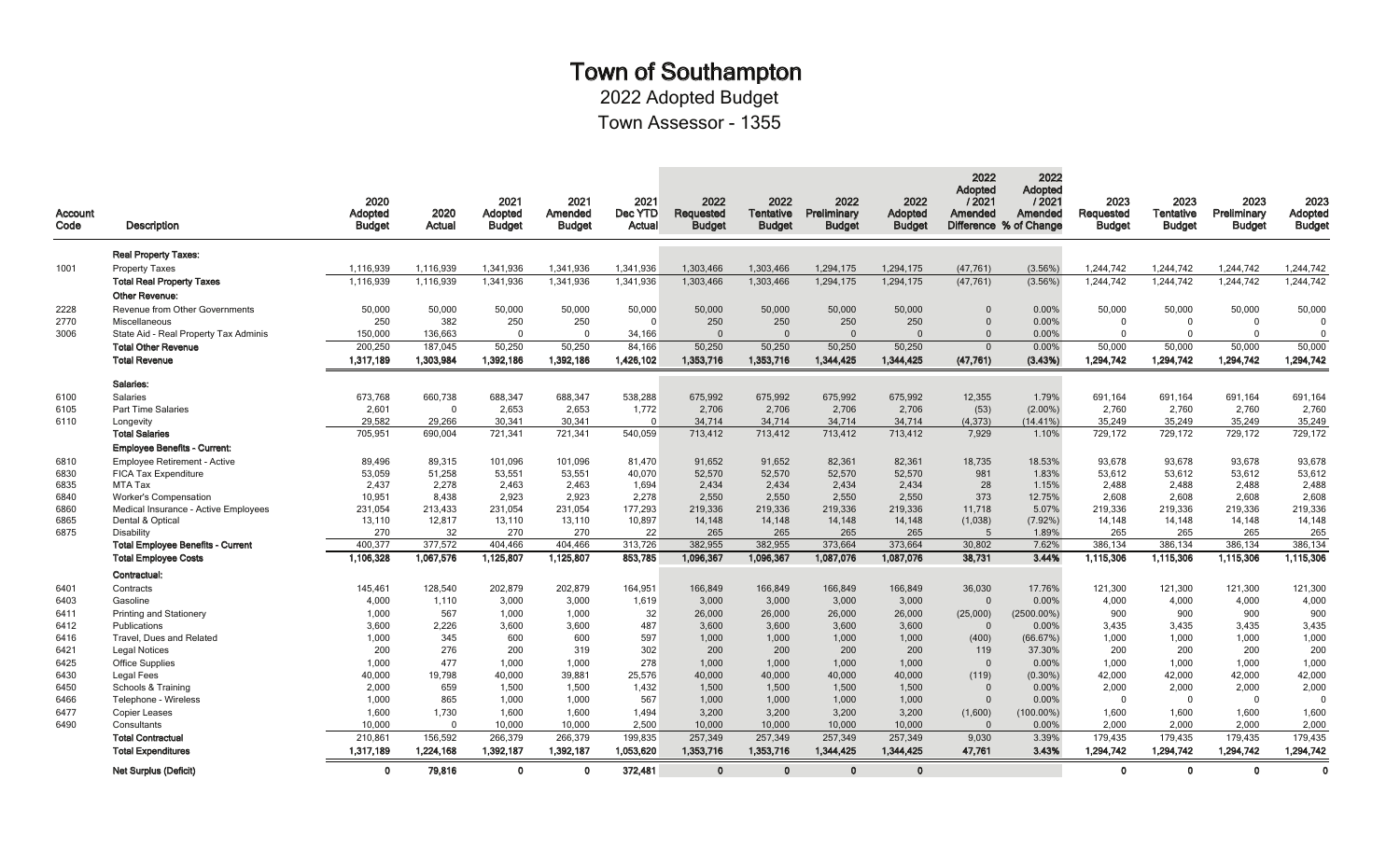## **BOARD OF ASSESSMENT REVIEW - SUMMARY**

*Department: Board of Assessment Review*

**Budget Year:** 2022

**Division:** Town Assessor **Tax District:** Full Town

**Cost Center #:** 1357 **Manager:**

#### **Departmental Mission & Responsibilities:**

The Board of Assessment Review is charged with determining the validity of assessments that are developed by the Town Assessor's Office each year.

#### **Workload:**

The Board of Assessment Review typically handles approximately 6,500 petitions that are filed annually on the third Tuesday in May by taxpayers and property owners in the Town of Southampton. The BAR is charged with certifying the corrections to the final roll at their second meeting usually held in late September.

#### **Goals & Objectives:**

The Board of Assessment Review must review property appraisals and other research and determine an accurate assessment based upon all of the evidence.

The Board of Assessment Review shall be compensated on a per diem basis.

Chair \$1,000 per diem, not to exceed \$7,000 annually Members  $$650$  per diem each, not to exceed \$4,500 annually total for members

#### **Legal Authority:**

The Board of Assessment Review derives its authority from the New York State Real Property Tax Law Section 523.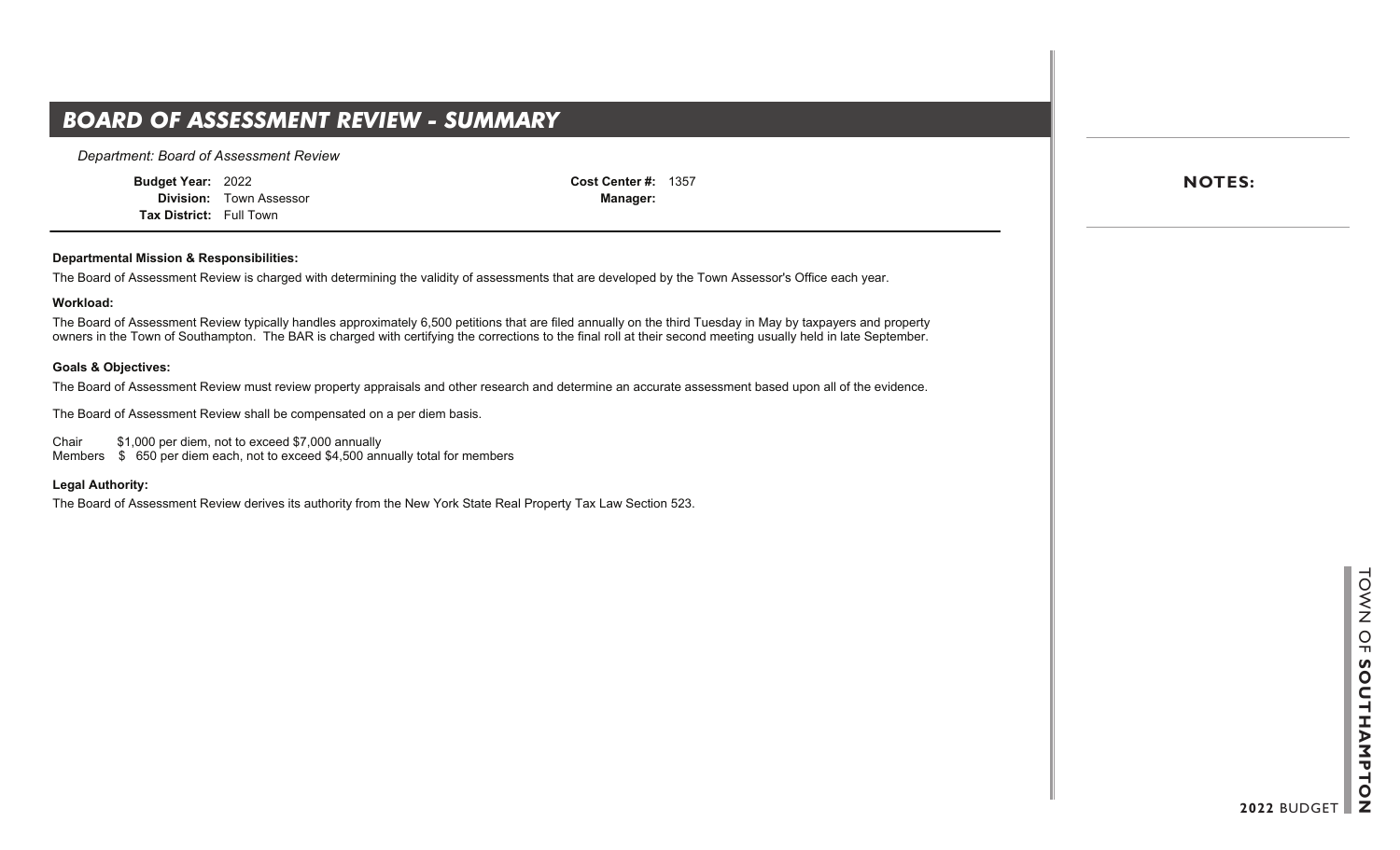### **Department Summary**  *APPRAISAL SYSTEMS - SUMMARY*

*Department: Appraisal Systems*

**Budget Year:** 2022 **Division:** Town Assessor **Tax District:** Full Town

**Cost Center #:** 1688 **Manager:** Lisa Goree

#### **Departmental Mission & Responsibilities:**

The mission and responsibility of the Department of Appraisal Systems is to provide leadership and vision in the use and development of advanced appraisal methodologies and predictive analytic software. The department accomplishes its mission through the coordination of labor and technical resources available in the Assessor's Office, Geographic Information Systems (GIS), and Information Technology.

#### **Workload:**

The Appraisal Systems' Division workload involves the study of appraisal data to maintain property inventory, to analyze sales and trending and perform data mining methods using state of the art tools, such as mapping and Pictometry. Appraisal performance standards are monitored and valuation models are developed to maintain accuracy and equity. Appraisal systems coordinates with local and state agencies; provides staff training to increase skill levels; provides data and return on investment analyses; as well as, provides software design setups and implementation.

#### **Goals & Objectives:**

1. Implement, monitor, test and report the efficiency, accuracy and reliability of digital imaging technologies to local and state government.

2. Develop return on investment and predictive analytic tools serving the statistical needs of the Supervisor, Comptroller and all other Town departments.

3. Develop a methodology for review of sales data that incorporates sensitivity testing, which will improve valuation of equity throughout the Town.

4. Develop a five year vision interconnecting the Information Technology, General Services, Appraisal Systems and Assessment Offices by blending the use of software, technologies and staff.

5. Review and adjust neighborhood and land values to further insure equitable valuation.

#### **Legal Authority:**

The Appraisal Systems cost center is created under the Supervisor's authority as Budget Officer. As part of the 2012 Budget, the Appraisal Systems Division was moved from the Information Technology Department to the Assessor Department. Appraisal practices and principals are followed under the guidance of USPAP and NYS Office of Real Property Tax Services.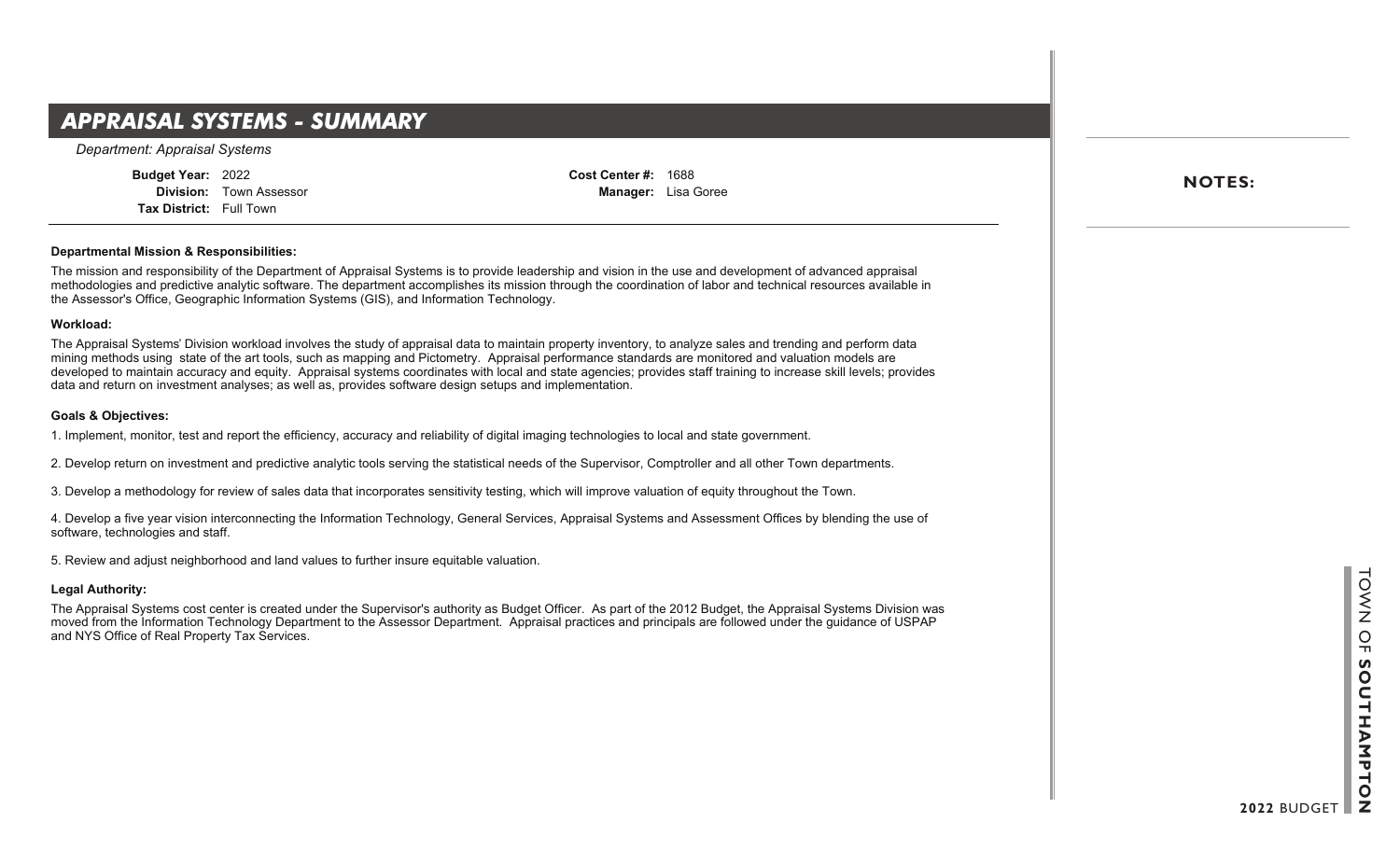### **Employee Compensation & Benefits Schedule**

| Position                              | Class/Grade/Step                                                 | <b>Base</b><br>Salary | Longevity | Other<br>Comp | <b>Total</b><br>Comp | Medical<br><b>Benefits</b> | Employer | <b>FICA</b> Retirement | Other<br><b>Benefits</b> | Total<br><b>Benefits</b> | <b>Total</b><br>Comp. &<br><b>Benefits</b> | Yrs<br>1/1/22 | Srv Alloc. |
|---------------------------------------|------------------------------------------------------------------|-----------------------|-----------|---------------|----------------------|----------------------------|----------|------------------------|--------------------------|--------------------------|--------------------------------------------|---------------|------------|
| <b>Town Assessor</b>                  |                                                                  |                       |           |               |                      |                            |          |                        |                          |                          |                                            |               |            |
| <b>Town Assessor</b>                  |                                                                  |                       |           |               |                      |                            |          |                        |                          |                          |                                            |               |            |
| <b>Appraisal Systems - 1688</b>       |                                                                  |                       |           |               |                      |                            |          |                        |                          |                          |                                            |               |            |
| Appraisal Systems Analyst             | CSEA40HOUR - 7-1-2010 /<br>CSEA40HOUR - 7-1-2010 - H /<br>Step 8 | 73,184                | 4,391     | $\Omega$      | 77,575               | 28,860                     | 5,957    | 10,007                 | 582                      | 45,407                   | 122,982                                    |               | 9.7 100.0  |
| <b>Assessment Assistant</b>           | CSEA40HOUR - 7-1-2010 /<br>CSEA40HOUR - 7-1-2010 - D /<br>Step 5 | 54,831                | 0         | $\Omega$      | 54,831               | 13,536                     | 4,195    | 7,046                  | 204                      | 24,980                   | 79,811                                     | 4.3           | 100.0      |
| Drafter I                             | CSEA40HOUR-NEW /<br>CSEA40HOUR-NEW - B / Step<br>6               | 48,483                | 3,879     | 372           | 52,734               | 14,868                     | 4,049    | 6,802                  | 396                      | 26,116                   | 78,850                                     | 16.3          | 100.0      |
| <b>Total Appraisal Systems - 1688</b> |                                                                  | 176,499               | 8,270     | 372           | 185,140              | 57,264                     | 14,201   | 23,855                 | 1,183                    | 96,503                   | 281,643                                    |               |            |